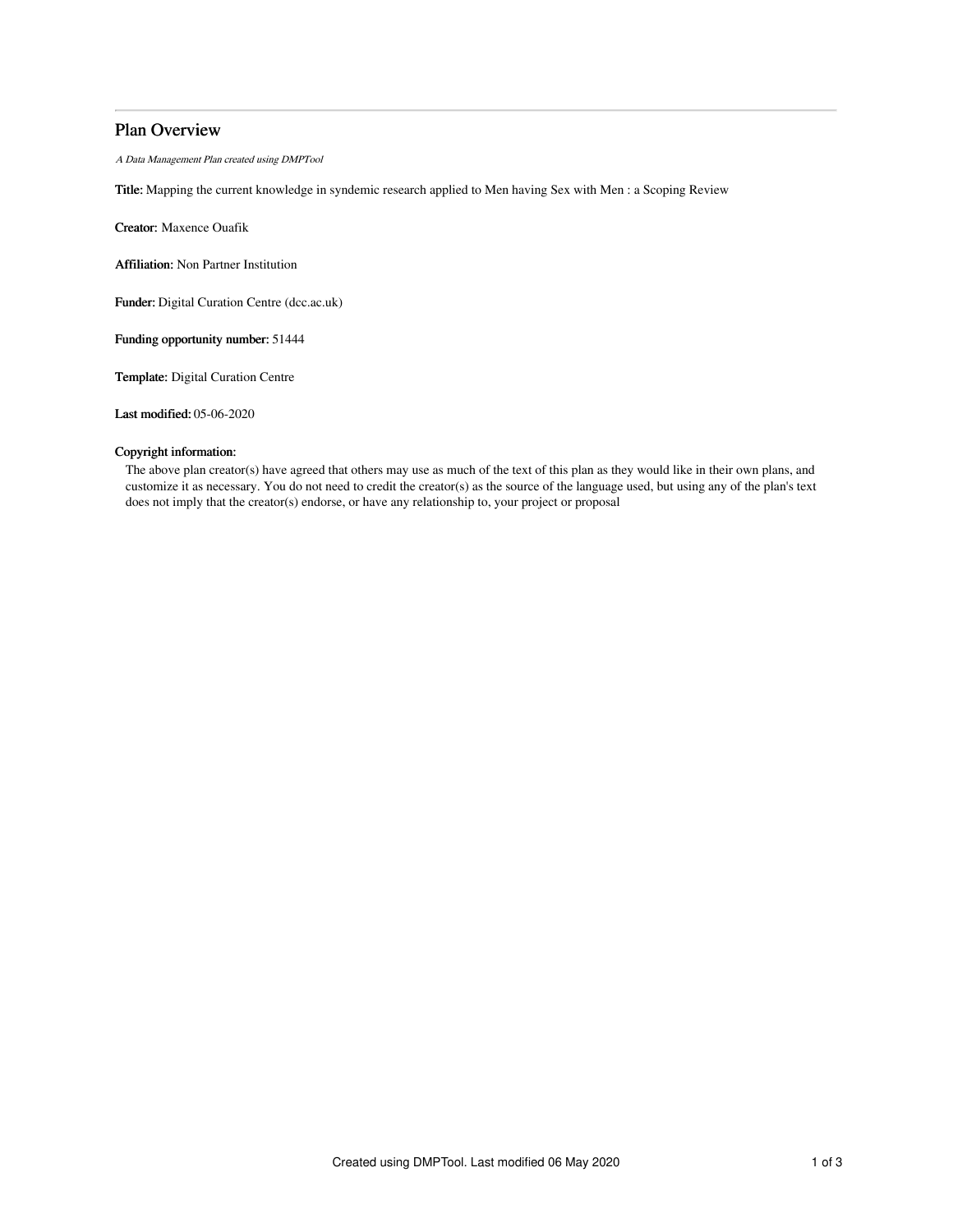# Mapping the current knowledge in syndemic research applied to Men having Sex with Men : a Scoping Review

### Data Collection

#### What data will you collect or create?

The data will be created through a scoping review done according to the PRISMA extension for Scoping Review (PRISMA-Scr). Since this is the first scoping review addressing this research question, no preexisting data will be used.

The results of the database research will be exported to one .RIS file per database consulted.

Screening and data extraction will be completed using DistillerSR (Evidence Partners, Ottawa, Canada) after uploading of the RIS files. Every forms used for screening and data extraction will be exported to .PDF files. Raw data generated through those forms will be exported to .CSV files and imported in R Statistics for further analysis and to<br>generate charts and tables for the final report

Given the nature of the data created, the total size of the data is expected to be quite low, not exceeding a few megabytes.

#### How will the data be collected or created?

The initial data collected consist of .RIS files generated through an electronic search of scientific databases. This scoping review will be performed in accordance with the PRISMA extension for Scoping Review (PRISMA-Scr). The protocol of this scoping review was written according to the PRISMA extension for Protocols (PRISMA-P) and will be submitted for publication in a peer-reviewed journal. In addition, a preregistered version of this protocol will be made available on Open Science Framework upon manuscript submission and will be accessible at https://osf.io/t6yxb/ with no end of availability. Specifically, the full summary of electronic search is available in table S1 of the Supplementary Material of the protocol.

#### Documentation and Metadata

#### What documentation and metadata will accompany the data?

The data will be accompanied by a README file for the main directory and for each subdirectory. The main README file will describe the directory and subdirectories organization. Subdirectories README files will describe the files contained in the subdirectory and will be updated whenever files are added. In addition, the .rmd file which will be used to generate the final paper will also be joined in the main directory. It will contain detailed explanations on the calculation performed and statistics used in the chunk codes to ensure a fully reproducible scoping review.

### Ethics and Legal Compliance

#### How will you manage any ethical issues?

No ethical concerns are applicable given the nature of the research and of the data generated.

### How will you manage copyright and Intellectual Property Rights (IP/IPR) issues?

Data will be licensed under Creative Commons Licensing CC-BY. As such, the data will be fully reusable without any restriction other than attribution.

### Storage and Backup

#### How will the data be stored and backed up during the research?

Data will be stored and backed up on the OneDrive account of the main investigator and backed up during the entire course of the research. Furthermore additional backup on Open Science Framework will be performed after every research session.

#### How will you manage access and security?

OneDrive and Open Science Framework are secured platform. Given that our data are neither confidential nor related to human beings, additional security measures are not deemed necessary.

### Selection and Preservation

### Which data are of long-term value and should be retained, shared, and/or preserved?

Given that our ambition is to produce a fully reproducible paper and the limited size of the data generated, every data will be preserved and shared on the Open Science Framework. Our may be reused to reproduce our research, validate our findings or to conduct new studies.

What is the long-term preservation plan for the dataset?

Data Sharing